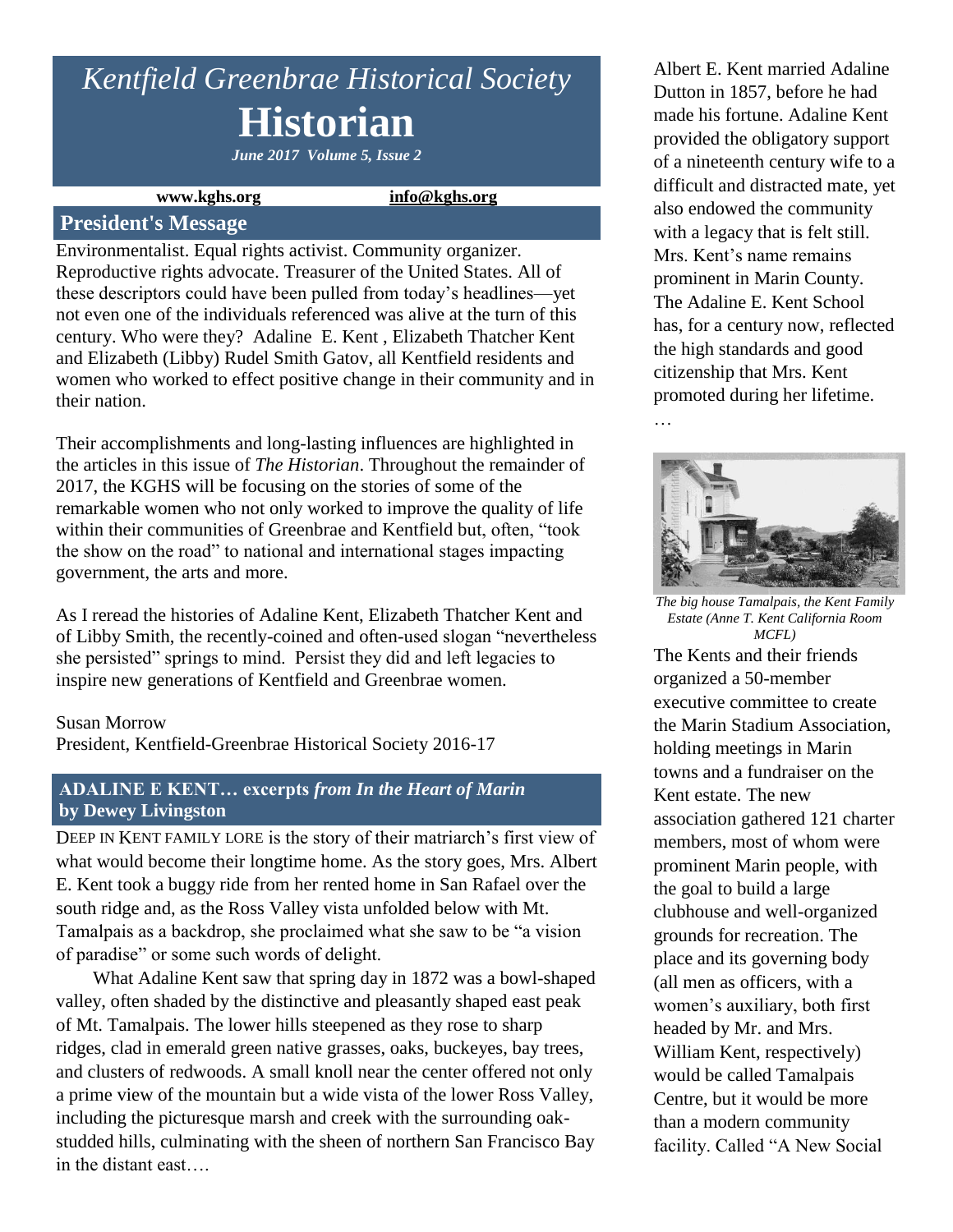Experiment," the trustees stated their goals: "Tamalpais Centre ... has been established to meet the social needs of our time and place. It must be a centre of neighborliness wherein all of us working together may more fully enjoy the life granted each of us. It is destined to mean opportunity for rest, recreation and instruction for men, women and children."…

"the land is donated freely and without restrictions, except that there must be no intoxicants sold on the grounds, nor shall any wellbehaved person be denied the privileges of the grounds on account of race, religion, or color." Bennett considered the Tamalpais Centre to be "by all of us for all of us."…

Mrs. Kent donated 29 acres to the association for its use as a civic park for recreation, meetings, entertainment, and general public use. Construction of a large building commenced in May of 1909, also funded by the Kent family….

Before the clubhouse was completed, the association opened the grounds with a program on May Day, 1909, in which Mrs. A. E. Kent performed a ceremonial groundbreaking. The day-long program featured foot races and track events (mostly for men and boys), special amusing events like a greased pig race and fat men's and women's races, a maypole dance with the crowning of a May Queen, and "literary exercises."…

However, not all events drew crowds… The Woman's Club thrived and was put in charge of the Center in 1911, but the big new hall proved to be difficult to fill...



1909 May Day Festival at Tamalpais Centre, Kentfield Courtesy of Anne T. Kent California Room, MCFL

The annual May Day festival became a staple of Marin County culture. For many years, thousands of children from all over the county danced around the maypole at Tamalpais Centre, before the tradition was moved to Kent School. Schools around the county celebrated May Day, but the Kentfield event was the mother of them all, at least in Marin….

Less than two years after the dedication of the building, the Kentfield Civic Association in 1911 announced that it was in negotiations with Tamalpais Centre to transfer the property to the Kentfield School District,… That year Tamalpais Centre deeded the property to the Ross Landing School District, pending passage of a bond issue that would pay for the improvements….

Five years after the Tamalpais Centre opened, on July 7, 1914, 2.34 acres in the northwestern section of the Centre's land was sold for \$1,000 to the school district for a new schoolhouse, which was built and opened in 1915 and named Adaline E. Kent School (See schools section). Mrs. Kent, the matriarch of Kentfield whose forward thinking outpaced that of the community at large, died in March of that year before knowing of the honor. A memorial service was held at Tamalpais Centre, with all attending feeling appreciation for her gifts to the area.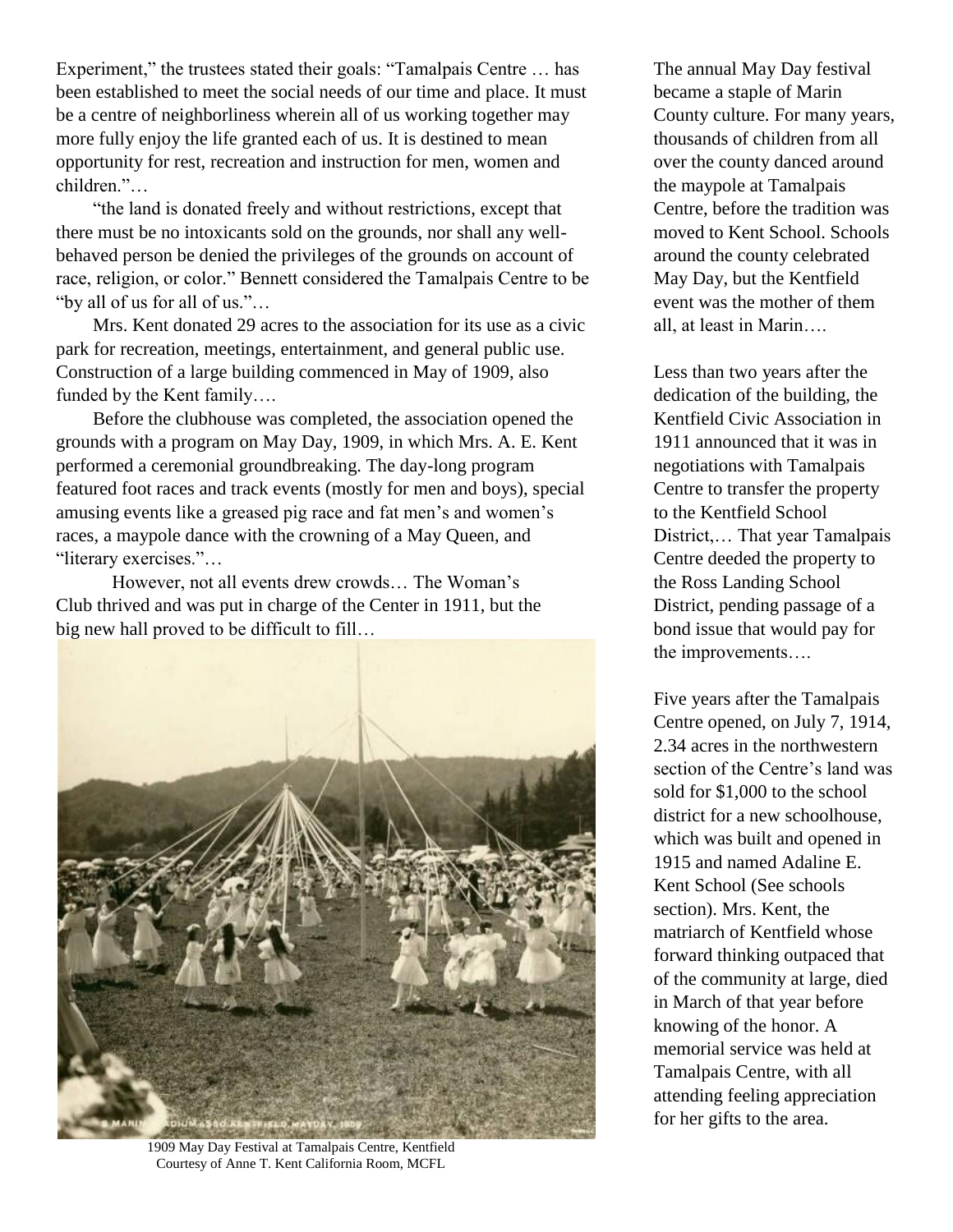#### **ELIZABETH THACHER KENT … excerpts from** *In the Heart of Marin* **pages 101-103 Laurie Thompson Librarian, Anne T. Kent California Room MCFL**

Elizabeth Thacher Kent, remembered for her leadership in the Women's Suffrage movement, masterfully balanced family life, advocacy for women's rights and participation in local affairs. "For she embodied that rare mixture of old-fashioned wisdom and grace, of vision toward the future, and of fighting spirit which seems so rare today," hailed a 1952 tribute in the *Marin Independent Journal*.

Born in Connecticut on September 22, 1868, Elizabeth Thacher was the only daughter in a family of eight sons. Educated in private schools, she grew up in an environment which valued intellectual pursuits and higher learning. Her father, Thomas A. Thacher, taught Latin at Yale University, and two of her brothers established the Thacher School in Ojai, California.

In many ways she had much in common with her future husband, William Kent, even before they met. The Thacher and Kent families shared a love of the outdoors and a belief in the power of nature to inspire and build character. Both families were also strongly connected to Yale University, boasting several generations of graduates. …



*Elizabeth Thacher Kent, Elizabeth Kent, Elizabeth Thacher Kent 1912 Elizabeth Arnold* (*Anne T. Kent California Room MCFL)*

In 1907, the family moved to William Kent's childhood home in Kentfield. There, Elizabeth participated in Adaline Kent's philanthropic activities and backed her husband's decision to purchase Redwood Canyon on Mt. Tamalpais for the creation of the Muir Woods National Monument. In 1908, when the Tamalpais Centre Women's Club was established, Elizabeth became its first president. During this time she also became involved in the local and statewide movements to grant women the right to vote.

Elizabeth's entrance into the suffrage movement made local and national headlines…. Elizabeth and her fellow suffragists were rewarded for their efforts in October 1911 when women's suffrage became law in the State of California.

In December 1911, Elizabeth and the children moved to Washington, D.C. to join William, who was serving his first term in Congress. There Elizabeth became a leader in the national Women's Suffrage movement and was appointed Congressional Chairman of the National American Woman's Suffrage Association. Her duties included making sure that the Suffrage Amendment was introduced into both houses of Congress and that time was allotted for hearings. Due to her connections, important leaders addressed Congress on behalf of the cause including Jane Addams and Dr. Anna Howard Shaw….

Though Elizabeth relinquished her post as chairman of the Congressional Committee in late 1912, she continued to work hard for the passage of the Suffrage Amendment until it became law in November of 1919….

Elizabeth relates that during this period she was arrested several times in Washington while participating in suffrage pickets, and each time William Kent paid the fine, telling her "I cannot escape from the strongest sense of obligation to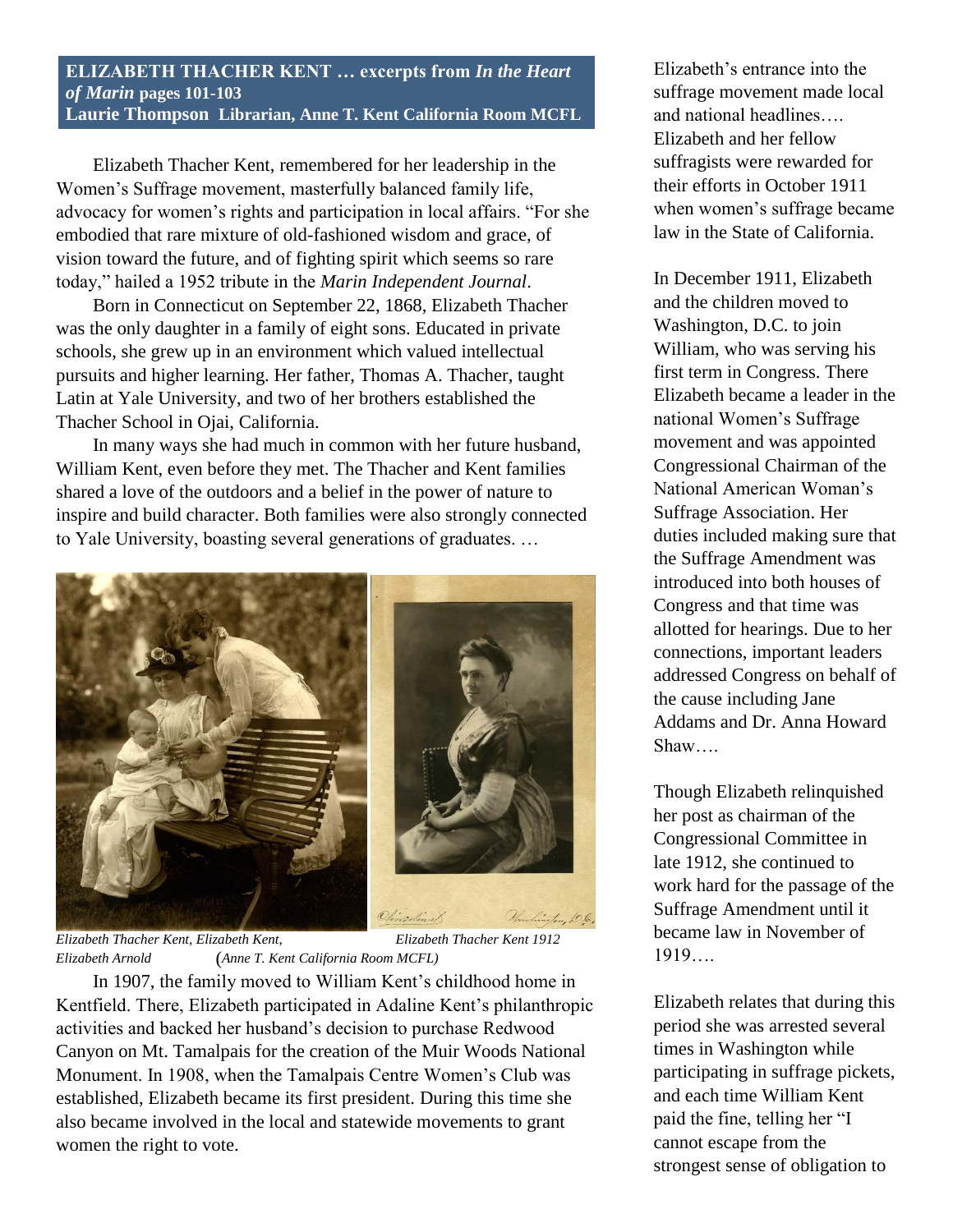spend my last cent, if necessary, to keep you out of jail. You do what you like, but I shall have to pay the fine." Elizabeth also commented, "However little he liked to have his wife take the political stand that she did, and he certainly did not like it at all, he could never ask her to depart from her own convictions." …



*(Photo courtesy of the Anne T. Kent California Room MCFL)*

In addition to her family life, Elizabeth remained active in the California chapter of the National Woman's Party for the rest of her life. The Party continued to advocate for women's rights including the Equal Rights Amendment which called for women to have equal opportunity in the workplace and equal pay for equal work. Until her death in 1952, Elizabeth was on the Board of Directors of Sunny Hills and their annual fund-raiser, the Grape Festival. She also undertook the daunting process of organizing all of her husband's papers and writing and publishing an in-depth biography of his life and political career. As the *Marin Independent Journal* noted in her obituary: Any community, any state would have been far richer for Mrs. Kent's labors. We in Marin are indeed fortunate that she and her husband chose our community for their residence and for their good works.

### **ELIZABETH (LIBBY) RUDEL SMITH GATOV … A Son's Rembrance by Daniel U Smith**

My mother, known as "Libby" Smith until she married Al Gatov in 1962, lived at 21 Rancheria Road, Kentfield, from 1947 until she passed away 50 years later.

Libby's major public accomplishments were (1) becoming Treasurer of the United States in 1961 under Pres. John F. Kennedy, and (2) defending women's reproductive rights as a member of the national board of Planned Parenthood.

Libby's path into politics was indirect and not intentional. In the late 1940s she owned a dress shop in Kentfield on Sir Francis Drake Blvd. But selling dresses did not challenge her, so in1948 she took an aptitude test to determine her future direction. The man who administered Libby's aptitude test saw from her scores that she had an outstanding aptitude for politics. So he urged our neighbor Roger Kent to recruit Libby for his 1948 Congressional campaign.

Libby took to politics readily. She quickly rose to become California's National Committee Woman, representing the California Democratic Party at the national level. She also worked at the Independent Journal, reporting on the 1952 and 1956 Democratic Conventions. At the 1956 Convention she became a big fan of John F. Kennedy, who was nominated for vicepresident. From 1956 to 1960 she used her influence to bring Sen. Kennedy to California and made certain he met the "right" people and treated them properly. For example, after one San Francisco fund-raiser, when Sen. Kennedy wanted to dash off with his buddy Red Fay for a night on the town, she advised him to spend his time courting his contributors. He did not hold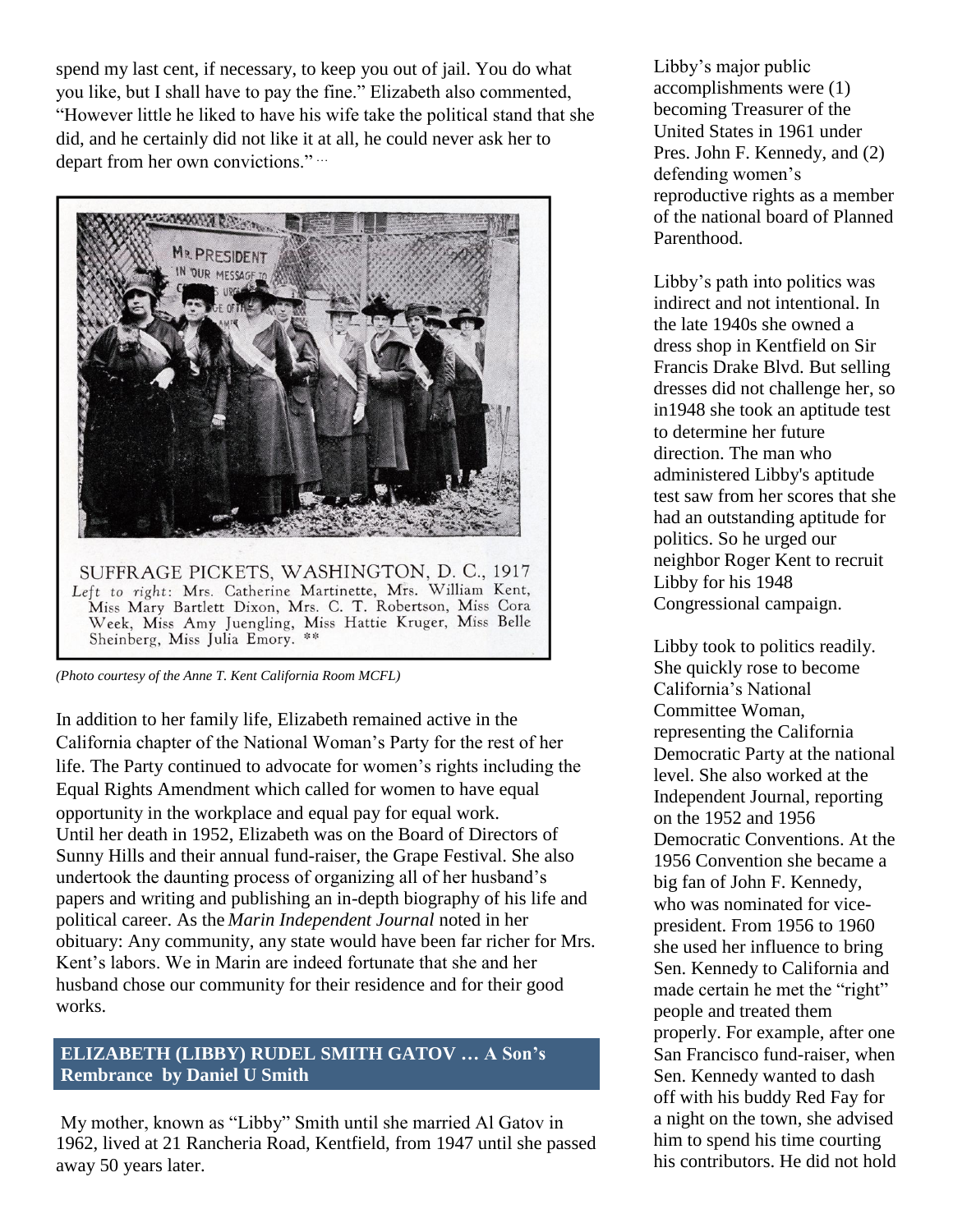that unsolicited advice against her, and when he became President, he appointed Libby as the first and highest ranking woman in his administration.

Libby's success in the male-dominated political scene was attributable in part to her childhood. She had three brothers, who insisted that she stay in the background if she wanted to participate in their adventures. She accepted that subordinate role, but perfected the art of influencing men in such a way that the men did not feel "controlled."

Ironically, Libby did not enjoy being Treasurer. She had to travel the nation giving speeches on behalf of the Kennedy Administration, but she disliked the limelight. She preferred the behind-the-scenes role she had played for the previous 14 years—persuading men in positions of power to do what she thought needed to be done. When Al Gatov asked her to marry him, she was relieved to have an excuse to retire and return to Kentfield. Although the President offered Libby to remain as Treasurer while living in Kentfield, she declined.



*President John F Kennedy,Treasurer of the United States Elizabeth "LIbby" Smith*

Having left politics, Libby turned her energies to her life-long passion— protecting women's reproductive rights. Libby knew firsthand the destructive consequences of repressive attitudes toward women's reproductive rights. When she was at Smith College in the 1930s, a classmate who became pregnant drowned herself in the school pond. Also, Libby's sister-in-law was unable to have children due to a botched back-alley abortion.

When Libby served on the national Planned Parenthood Board in the 1960s, her goal was to get Planned Parenthood involved in politics. To achieve this goal, she got Willie Brown appointed to the Board. He

attended just one board meeting, declaring that if Planned Parenthood wanted to succeed, it had to get involved in politics. The board got the message, forming a  $501(c)(4)$ entity to promote its mission in the political arena…

After her husband Al Gatov died, Libby was confronted with the difficult decisions that overwhelm many widows because their late husband had been in charge of the family's affairs. To help other widows, in 1985 Libby researched and wrote "Widows in the Dark," a guidebook to equip new widows to make legal and financial decisions on their own.

Libby left a lot of wisdom to guide her family and friends in her absence. When people praised her success, she demurred, saying "I'm just lucky," and "I was just at the right place at the right time."

On hearing of another's problems, her first response was "How can I help you?"

To overcome life's adversities, she would say: "Into each life a little rain must fall," and "This too shall pass."



Elizabeth Gatov, 1960